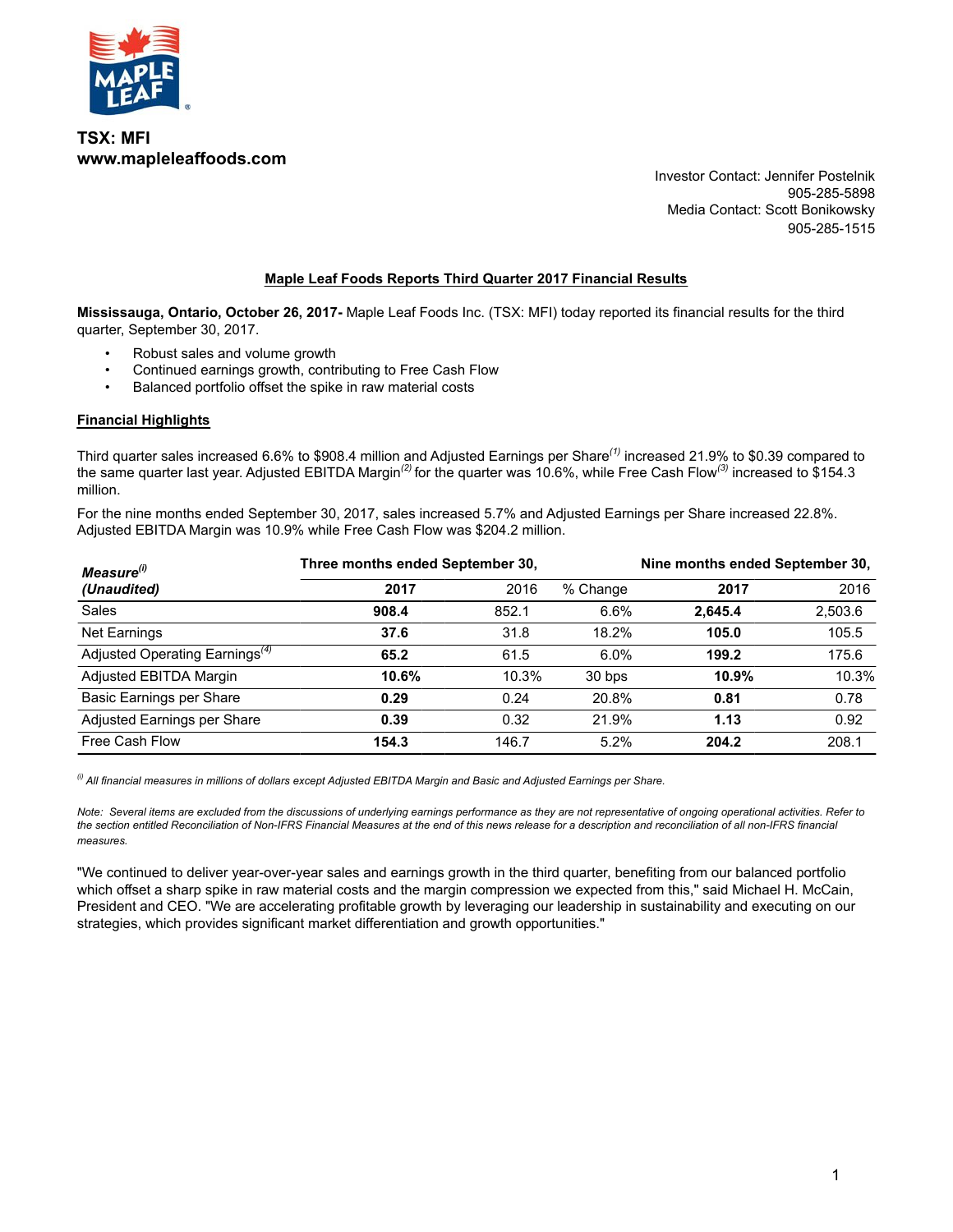#### **Sales and Earnings**

*The Company's products include value-added prepared meats, lunch kits and snacks, value-added fresh pork and poultry products and refrigerated plant protein products sold under flagship national brands such as Maple Leaf®, Maple Leaf Prime®, Maple Leaf Natural Selections®, Schneiders®, Schneiders® Country Naturals®, Mina® and Lightlife®.*

Sales for the third quarter increased 6.6% to \$908.4 million or 5.8% after adjusting for the impact of foreign exchange and acquisitions compared to last year. Higher sales across the portfolio benefited from improved volumes, as well as the addition of Lightlife.

Sales for the first nine months increased 5.7% to \$2,645.4 million or 4.6% after adjusting for the impact of foreign exchange and acquisitions.

Net earnings for the third quarter increased to \$37.6 million (\$0.29 per basic share) compared to \$31.8 million (\$0.24 per basic share) last year. Sales growth across the business contributed to earnings in the quarter. Robust performance in the value-added fresh portfolio was partially offset by margin compression in prepared meats related to high raw material costs. The Company implemented pricing action during the latter part of the third quarter to address the impact of higher input costs. Net earnings were also impacted by a one-time gain on the sale of a legacy plant, higher restructuring costs and a change in the fair value of biological assets. For the first nine months, net earnings were \$105.0 million (\$0.81 per basic share) compared to \$105.5 million (\$0.78 per basic share) last year. Year to date results were also impacted by non-routine items in other income, which are excluded in calculating Adjusted Operating Earnings below.

Adjusted Operating Earnings increased to \$65.2 million compared to \$61.5 million last year. Increased sales across the business contributed to earnings growth in the quarter. Earnings performance in the value-added fresh portfolio was partially offset by margin compression in prepared meats related to high raw material costs in the period. The one-time gain on the sale of a legacy plant, higher restructuring costs and a change in the fair value of biological assets have been excluded in arriving at Adjusted Operating Earnings.

Adjusted Operating Earnings in the first nine months was \$199.2 million compared to \$175.6 million last year.

#### **Other Matters**

On October 25, 2017, the Board of Directors approved a dividend of \$0.11 per share payable December 29, 2017 to shareholders of record at the close of business December 8, 2017. Based on the current number of shares outstanding, it is estimated that \$0.094 per share of the total dividend to be paid will be considered an Eligible Dividend for the "Enhanced Dividend Tax Credit System". The final amount of the dividend that is considered an Eligible Dividend will be confirmed on the Company's website on or before December 29, 2017.

#### **Conference Call**

An investor presentation related to the Company's third quarter financial results is available at www.mapleleaffoods.com and can be found under *Investor Information* on the *Investors* page. A conference call will be held at 2:30 p.m. EDT on October 26, 2017, to review Maple Leaf Foods' third quarter financial results. To participate in the call, please dial 416-340-2218 or 1-800-273-9672. For those unable to participate, playback will be made available an hour after the event at 905-694-9451 or 1-800-408-3053 (Passcode:4460402#).

A webcast presentation of the third quarter financial results will also be available at:

#### https://edge.media-server.com/m6/p/q9xujowy.

The Company's full unaudited condensed consolidated interim financial statements and related Management's Discussion and Analysis are available on the Company's website.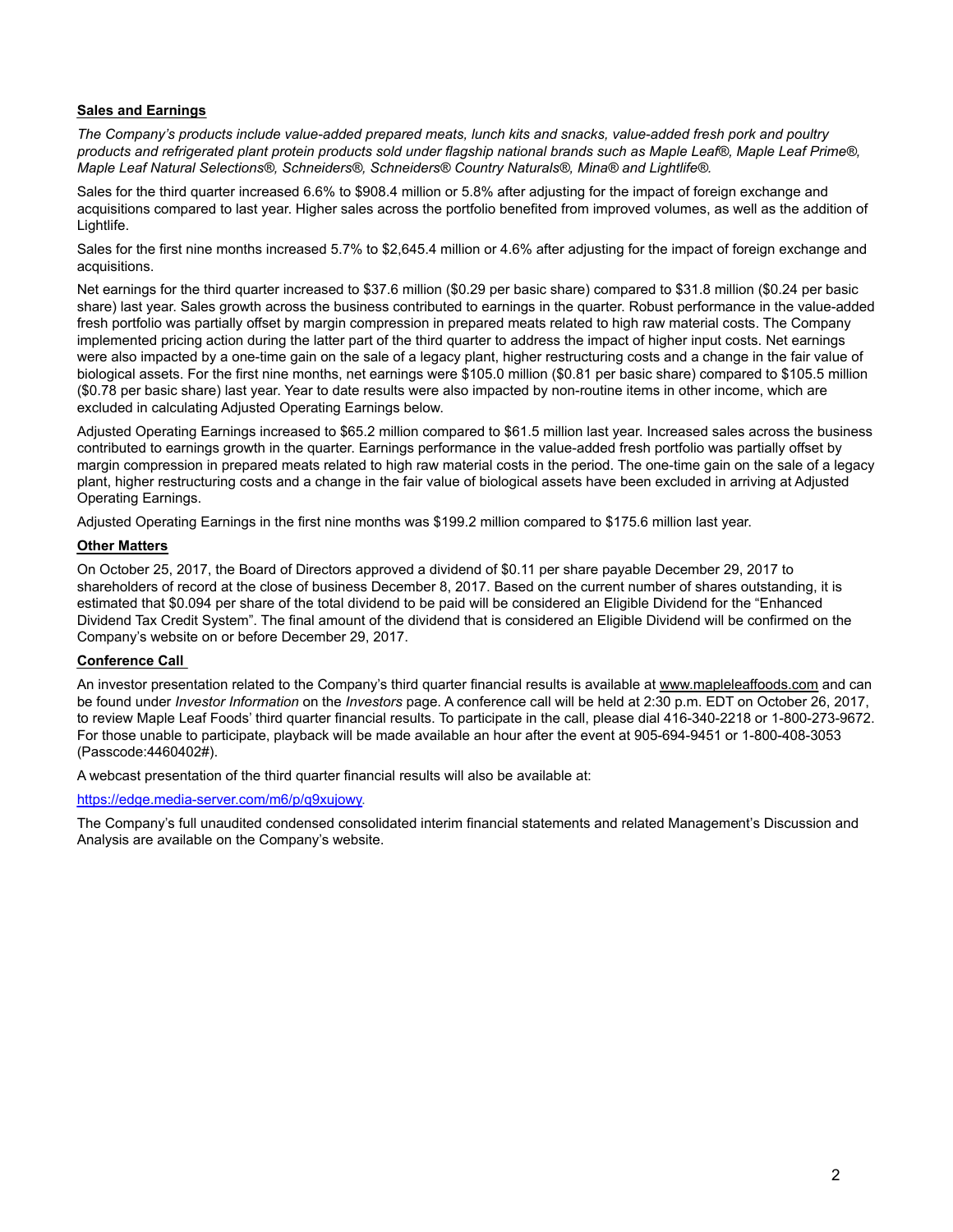#### **Reconciliation of Non-IFRS Financial Measures**

The Company uses the following non-IFRS measures: Adjusted Operating Earnings, Adjusted Earnings per Share, Adjusted EBITDA, and Free Cash Flow. Management believes that these non-IFRS measures provide useful information to investors in measuring the financial performance of the Company. These measures do not have a standardized meaning prescribed by IFRS and therefore they may not be comparable to similarly titled measures presented by other publicly traded companies and should not be construed as an alternative to other financial measures determined in accordance with IFRS.

#### **Adjusted Operating Earnings**

| (\$ thousands)                                                   | Three months ended September 30, |              | Nine months ended September 30, |         |    |          |  |  |  |
|------------------------------------------------------------------|----------------------------------|--------------|---------------------------------|---------|----|----------|--|--|--|
| (Unaudited)                                                      | 2017                             | 2016         |                                 | 2017    |    | 2016     |  |  |  |
| Net earnings                                                     | \$<br>37,578                     | \$<br>31,828 | \$                              | 105,025 | \$ | 105,478  |  |  |  |
| Income taxes                                                     | 11,939                           | 11,777       |                                 | 38,039  |    | 39,210   |  |  |  |
| Earnings before income taxes                                     | \$<br>49,517                     | \$<br>43,605 | \$                              | 143.064 | \$ | 144,688  |  |  |  |
| Interest expense and other financing costs                       | 1,320                            | 2,819        |                                 | 3,892   |    | 5,136    |  |  |  |
| Other expense (income)                                           | (12, 764)                        | (4,621)      |                                 | (8,928) |    | (1,429)  |  |  |  |
| Restructuring and other related costs                            | 5,627                            | 542          |                                 | 17,103  |    | 2,344    |  |  |  |
| <b>Earnings from operations</b>                                  | \$<br>43,700                     | \$<br>42,345 | \$                              | 155,131 | \$ | 150,739  |  |  |  |
| Decrease in the fair value of biological<br>ases <sup>(5)</sup>  | 20,645                           | 41,617       |                                 | 26,362  |    | 41,909   |  |  |  |
| Unrealized loss (gain) on derivative<br>contracts <sup>(5)</sup> | 807                              | (22, 446)    |                                 | 17,695  |    | (17,084) |  |  |  |
| <b>Adjusted Operating Earnings</b>                               | \$<br>65,152                     | \$<br>61,516 | \$                              | 199,188 | \$ | 175,564  |  |  |  |

#### **Adjusted Earnings per Share**

| (\$ per share)                                                                                                                 | Three months ended September 30, |            | Nine months ended September 30, |        |    |        |  |  |
|--------------------------------------------------------------------------------------------------------------------------------|----------------------------------|------------|---------------------------------|--------|----|--------|--|--|
| (Unaudited)                                                                                                                    | 2017                             | 2016       |                                 | 2017   |    | 2016   |  |  |
| Basic earnings per share                                                                                                       | \$<br>0.29                       | \$<br>0.24 | \$                              | 0.81   | \$ | 0.78   |  |  |
| Restructuring and other related costs <sup>(6)</sup>                                                                           | 0.03                             |            |                                 | 0.10   |    | 0.01   |  |  |
| Items included in other expense (income) not<br>considered representative of ongoing<br>operations <sup><math>(7)</math></sup> | (0.06)                           | (0.03)     |                                 | (0.03) |    | (0.01) |  |  |
| Unrealized loss (gain) on derivative<br>contracts <sup>(8)</sup>                                                               |                                  | (0.12)     |                                 | 0.10   |    | (0.09) |  |  |
| Change in the fair value of biological assets $(8)$                                                                            | 0.12                             | 0.23       |                                 | 0.15   |    | 0.23   |  |  |
| Adjusted Earnings per Share <sup>(9)</sup>                                                                                     | \$<br>0.39                       | \$<br>0.32 | S                               | 1.13   | \$ | 0.92   |  |  |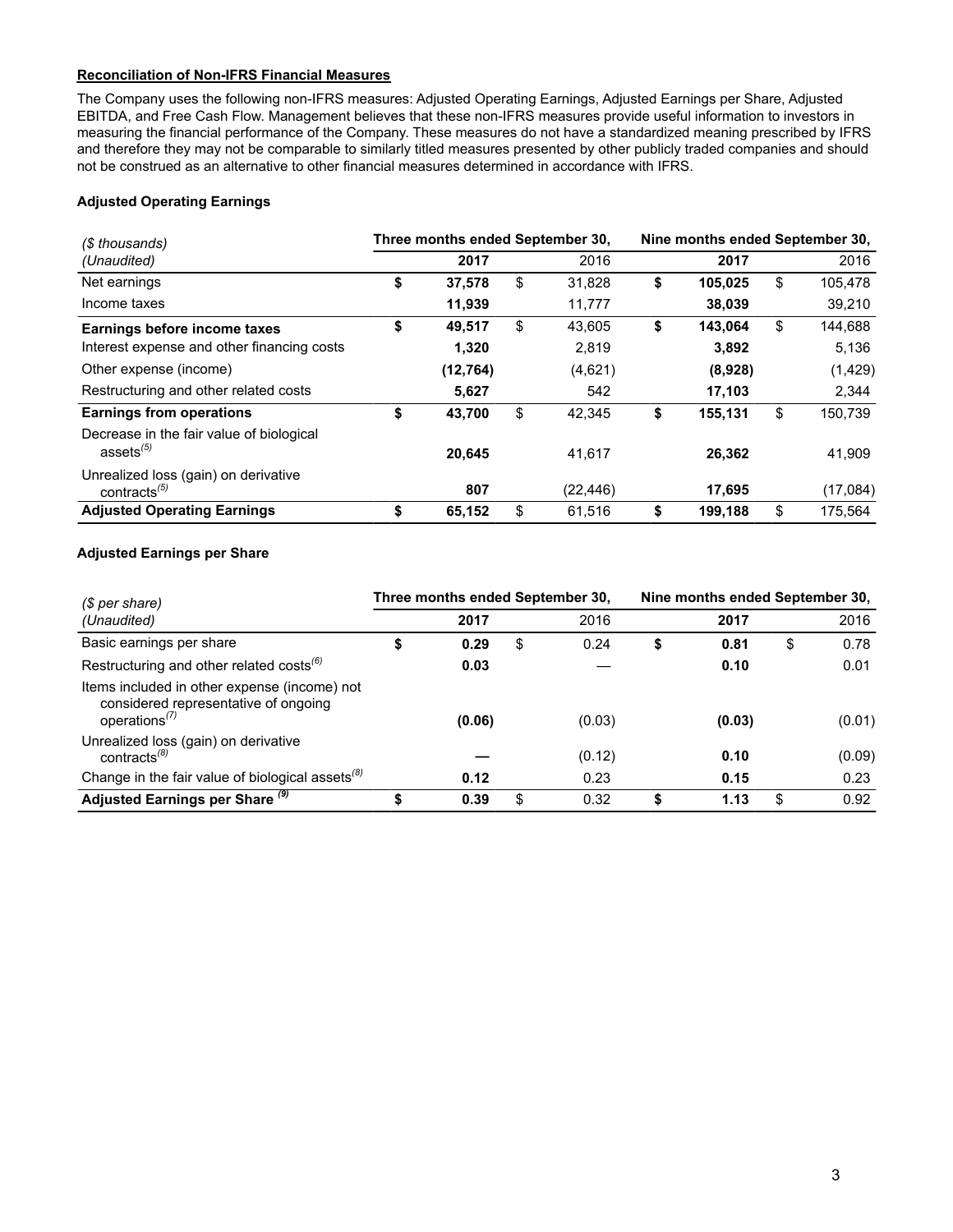#### **Adjusted Earnings Before Interest, Income Taxes, Depreciation, and Amortization**

| (\$ thousands)                                                                                                                 | Three months ended September 30, |              | Nine months ended September 30, |          |    |         |  |  |  |  |
|--------------------------------------------------------------------------------------------------------------------------------|----------------------------------|--------------|---------------------------------|----------|----|---------|--|--|--|--|
| (Unaudited)                                                                                                                    | 2017                             | 2016         |                                 | 2017     |    | 2016    |  |  |  |  |
| Net earnings                                                                                                                   | \$<br>37,578                     | \$<br>31,828 | \$                              | 105,025  | \$ | 105,478 |  |  |  |  |
| Income taxes                                                                                                                   | 11,939                           | 11.777       |                                 | 38,039   |    | 39,210  |  |  |  |  |
| Earnings before income taxes                                                                                                   | \$<br>49,517                     | \$<br>43,605 | \$                              | 143.064  | \$ | 144,688 |  |  |  |  |
| Interest expense and other financing costs                                                                                     | 1,320                            | 2,819        |                                 | 3,892    |    | 5,136   |  |  |  |  |
| Items included in other expense (income) not<br>considered representative of ongoing<br>operations <sup><math>(7)</math></sup> | (10, 412)                        | (5, 454)     |                                 | (6, 573) |    | (2,614) |  |  |  |  |
| Restructuring and other related costs                                                                                          | 5,627                            | 542          |                                 | 17,103   |    | 2.344   |  |  |  |  |
| Change in the fair value of biological assets<br>and unrealized loss on derivative<br>contracts <sup>(8)</sup>                 | 21,452                           | 19,171       |                                 | 44,057   |    | 24,825  |  |  |  |  |
| Depreciation and amortization                                                                                                  | 28,907                           | 27,068       |                                 | 86,038   |    | 82,709  |  |  |  |  |
| <b>Adiusted EBITDA</b>                                                                                                         | \$<br>96,411                     | \$<br>87,751 | \$                              | 287,581  | \$ | 257,088 |  |  |  |  |

#### **Free Cash Flow**

| (\$ thousands)                        | Three months ended September 30, |           | Nine months ended September 30, |           |  |           |  |
|---------------------------------------|----------------------------------|-----------|---------------------------------|-----------|--|-----------|--|
| (Unaudited)                           | 2017                             | 2016      |                                 | 2017      |  | 2016      |  |
| Cash provided by operating activities | 186.107                          | 176.200   |                                 | 283.247   |  | 285,043   |  |
| Additions to long-term assets         | (31, 816)                        | (29, 522) |                                 | (79, 053) |  | (76, 975) |  |
| <b>Free Cash Flow</b>                 | 154.291                          | 146.678   |                                 | 204.194   |  | 208,068   |  |

#### **Forward Looking Statements**

This document contains, and the Company's oral and written public communications often contain, "forward-looking information" within the meaning of applicable securities law. These statements are based on current expectations, estimates, forecasts, and projections about the industries in which the Company operates, as well as beliefs and assumptions made by Management of the Company. Such statements include, but are not limited to, statements with respect to objectives and goals, in addition to statements with respect to beliefs, plans, objectives, expectations, anticipations, estimates, and intentions. Specific forwardlooking information in this document includes, but is not limited to, statements with respect to: the increases in operating efficiencies and cost reductions; expectations regarding the use of derivatives, futures and options; expectations regarding improving efficiencies; the expected use of cash balances; source of funds for ongoing business requirements; capital investments and expectations regarding capital expenditures; expectations regarding the implementation of environmental sustainability initiatives; expectations regarding the adoption of new accounting standards and the impact of such adoption on financial position; expectations regarding pension plan performance and future pension plan liabilities and contributions; expectations regarding levels of credit risk; and expectations regarding outcomes of legal actions. Words such as "expect", "anticipate", "intend", "may", "will", "plan", "believe", "seek", "estimate", and variations of such words and similar expressions are intended to identify such forward-looking information. These statements are not guarantees of future performance and involve assumptions, risks, and uncertainties that are difficult to predict.

In addition, these statements and expectations concerning the performance of the Company's business in general are based on a number of factors and assumptions including, but not limited to: the condition of the Canadian, U.S., and Japanese economies; the rate of exchange of the Canadian dollar to the U.S. dollar, and the Japanese yen; the availability and prices of raw materials, energy and supplies; product pricing; the availability of insurance; the competitive environment and related market conditions; improvement of operating efficiencies; continued access to capital; the cost of compliance with environmental and health standards; no adverse results from ongoing litigation; no unexpected actions of domestic and foreign governments; and the general assumption that none of the risks identified below or elsewhere in this document will materialize. All of these assumptions have been derived from information currently available to the Company, including information obtained by the Company from third-party sources. These assumptions may prove to be incorrect in whole or in part. In addition, actual results may differ materially from those expressed, implied, or forecasted in such forward-looking information, which reflect the Company's expectations only as of the date hereof.

Factors that could cause actual results or outcomes to differ materially from the results expressed, implied, or forecasted by forward-looking information include, among other things:

risks associated with the Company focusing solely on the protein business;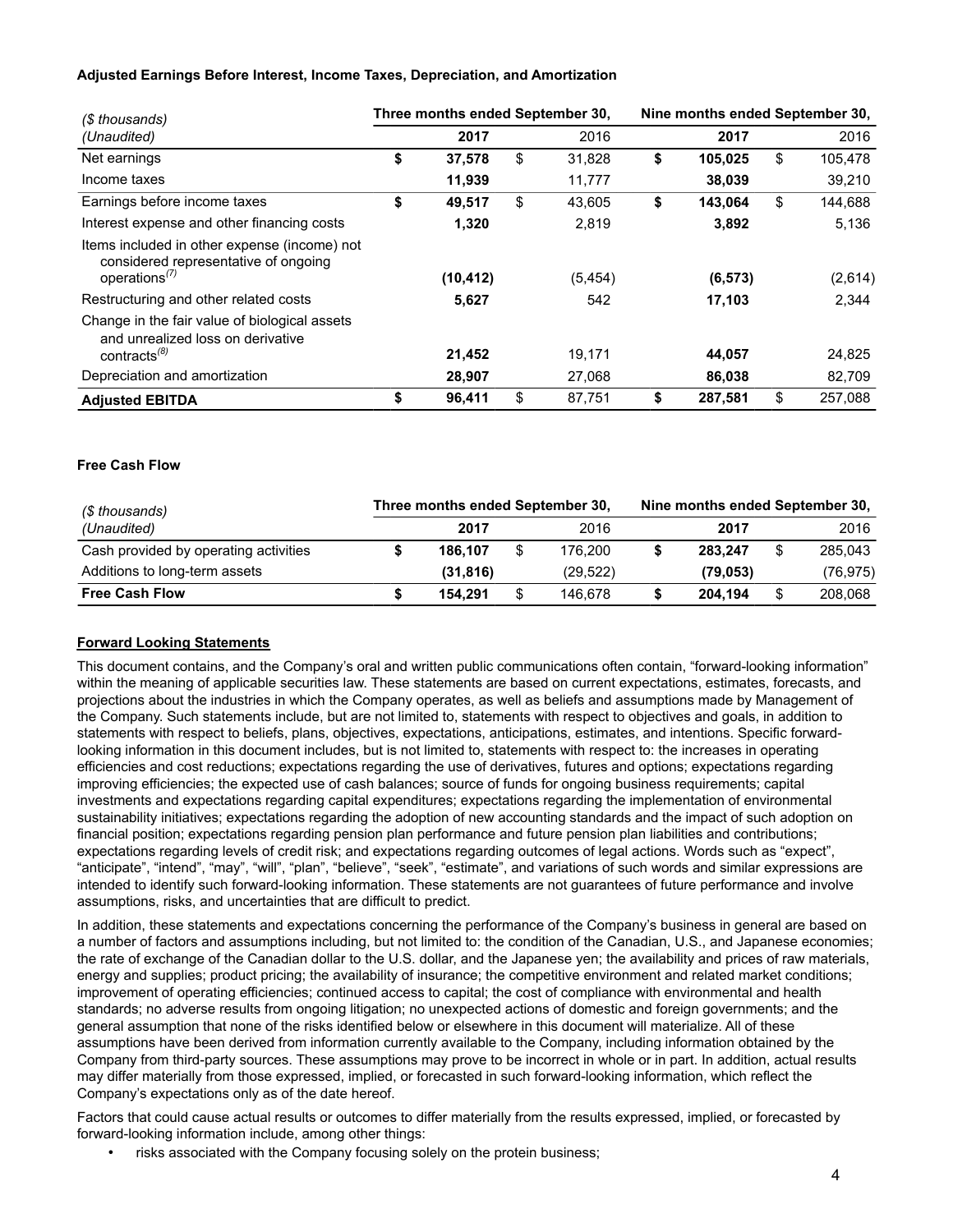- risks related to the Company's decisions regarding any potential return of capital to shareholders;
- risks associated with the concentration of production in fewer facilities;
- risks associated with the availability of capital;
- risks associated with changes in the Company's information systems and processes;
- risks associated with cyber threats;
- risks posed by food contamination, consumer liability, and product recalls;
- risks associated with acquisitions, divestitures, and capital expansion projects;
- impact on pension expense and funding requirements of fluctuations in the market prices of fixed income and equity securities and changes in interest rates;
- cyclical nature of the cost and supply of hogs and the competitive nature of the pork market generally;
- risks related to the health status of livestock;
- impact of a pandemic on the Company's operations;
- the Company's exposure to currency exchange risks;
- ability of the Company to hedge against the effect of commodity price changes through the use of commodity futures and options;
- impact of changes in the market value of the biological assets and hedging instruments;
- risks associated with the supply management system for poultry in Canada;
- risks associated with the use of contract manufacturers;
- impact of international events on commodity prices and the free flow of goods;
- risks posed by compliance with extensive government regulation;
- risks posed by litigation;
- impact of changes in consumer tastes and buying patterns;
- impact of extensive environmental regulation and potential environmental liabilities;
- risks associated with a consolidating retail environment;
- risks posed by competition;
- risks associated with complying with differing employment laws and practices, the potential for work stoppages due to non-renewal of collective agreements, and recruiting and retaining qualified personnel;
- risks associated with pricing the Company's products;
- risks associated with managing the Company's supply chain; and
- risks associated with failing to identify and manage the strategic risks facing the Company.

The Company cautions the reader that the foregoing list of factors is not exhaustive. These factors are discussed in more detail under the heading "Risk Factors" in the Company's Management's Discussion and Analysis for the fiscal year ended December 31, 2016 that is available on SEDAR at www.sedar.com. The reader should review such section in detail. Some of the forwardlooking information may be considered to be financial outlooks for purposes of applicable securities legislation including, but not limited to, statements concerning future capital expenditures. These financial outlooks are presented to evaluate anticipated future uses of cash flows, and may not be appropriate for other purposes and readers should not assume they will be achieved. The Company does not intend to, and the Company disclaims any obligation to, update any forward-looking information, whether written or oral, or whether as a result of new information, future events or otherwise, except as required by law. Additional information concerning the Company, including the Company's Annual Information Form is available on SEDAR at www.sedar.com.

#### **About Maple Leaf Foods Inc.**

Maple Leaf Foods Inc. is a leading consumer protein company, making high quality, innovative products under national brands including Maple Leaf®, Maple Leaf Prime®, Maple Leaf Natural Selections®, Schneiders®, Schneiders® Country Naturals®, Mina® and Lightlife®. Maple Leaf employs approximately 11,500 people and does business in Canada, the U.S. and Asia. The Company is headquartered in Mississauga, Ontario and its shares trade on the Toronto Stock Exchange (MFI).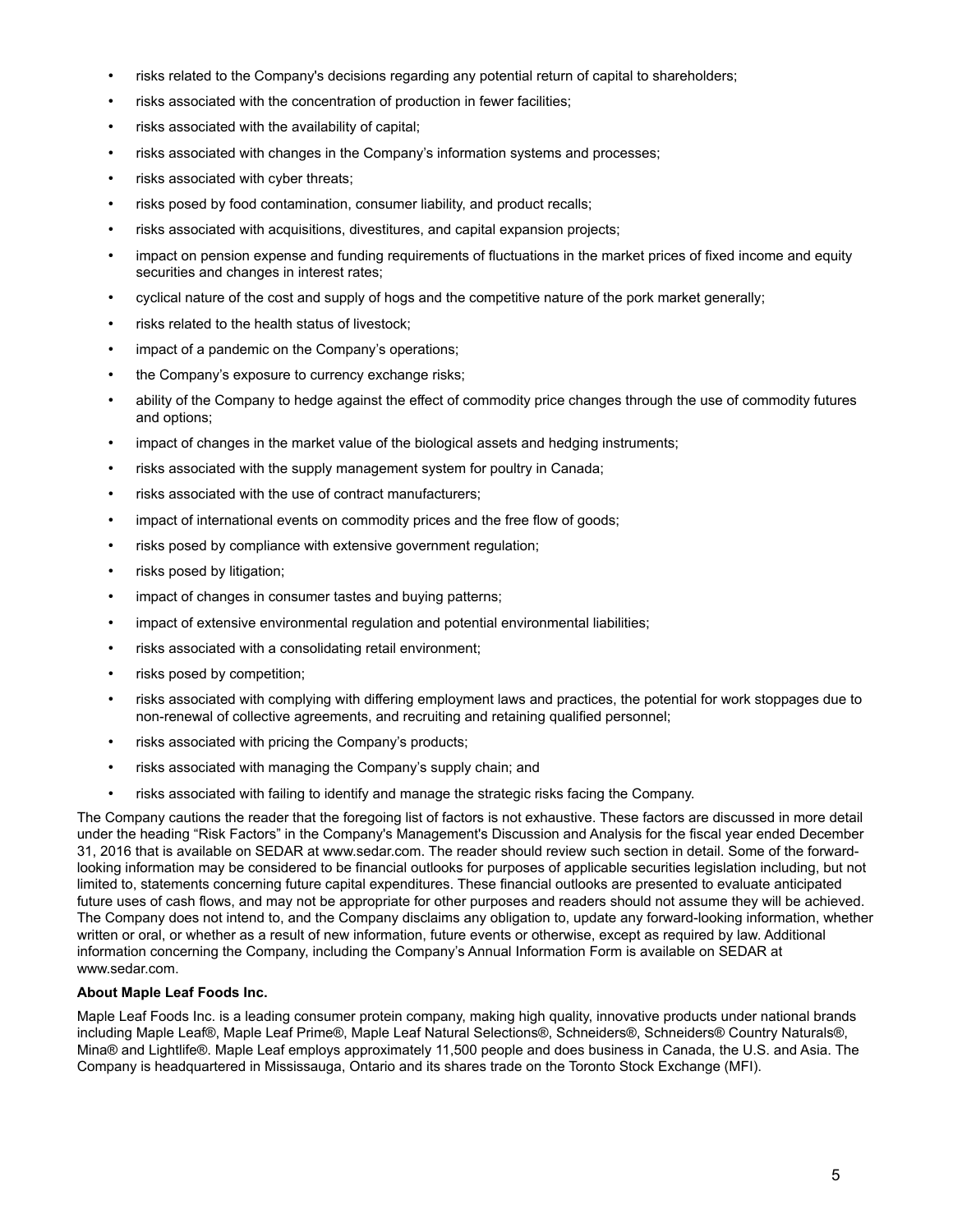#### **Footnote Legend**

- *1. Adjusted Earnings per Share, a non-IFRS measure, is used by Management to evaluate financial operating results. It is defined as basic earnings per share and is adjusted on the same basis as Adjusted Operating Earnings. Please refer to the section entitled Non-IFRS Financial Measures in the Company's 2017 third quarter Management's Discussion and Analysis.*
- *2. Adjusted EBITDA, a non-IFRS measure, is calculated as earnings before interest and income taxes plus depreciation and intangible asset amortization, adjusted for items that are not considered representative of ongoing operational activities of the business, and items where the economic impact of the transactions will be reflected in earnings in future periods when the underlying asset is sold or transferred. Adjusted EBITDA Margin is calculated as Adjusted EBITDA divided by sales. Please refer to the section entitled Non-IFRS Financial Measures in the Company's 2017 third quarter Management's Discussion and Analysis.*
- *3. Free Cash Flow, a non-IFRS measure, is used by Management to evaluate cash flow after investing in the maintenance or expansion of the Company's asset base. It is defined as cash provided by operations, less additions to long-term assets. Please refer to the section entitled Non-IFRS Financial Measures in the Company's 2017 third quarter Management's Discussion and Analysis.*
- *4. Adjusted Operating Earnings, a non-IFRS measure, is used by Management to evaluate financial operating results. It is defined as earnings before income taxes adjusted for items that are not considered representative of ongoing operational activities of the business and items where the economic impact of the transactions will be reflected in earnings in future periods when the underlying asset is sold or transferred. Please refer to the section entitled Non-IFRS Financial Measures in the Company's 2017 third quarter Management's Discussion and Analysis.*
- *5. Unrealized gains/losses on derivative contracts is reported within cost of sales in the Company's 2017 third quarter unaudited condensed consolidated interim financial statements. For biological assets information, please refer to Note 6 of the Company's 2017 third quarter unaudited condensed consolidated interim financial statements.*
- *6. Includes per share impact of restructuring and other related costs, net of tax.*
- *7. Primarily includes acquisition related costs, interest income and gains/losses associated with investment properties and assets held for sale, net of tax.*
- *8. Includes per share impact of the change in unrealized losses on derivative contracts and the change in fair value of biological assets, net of tax.*
- *9. May not add due to rounding.*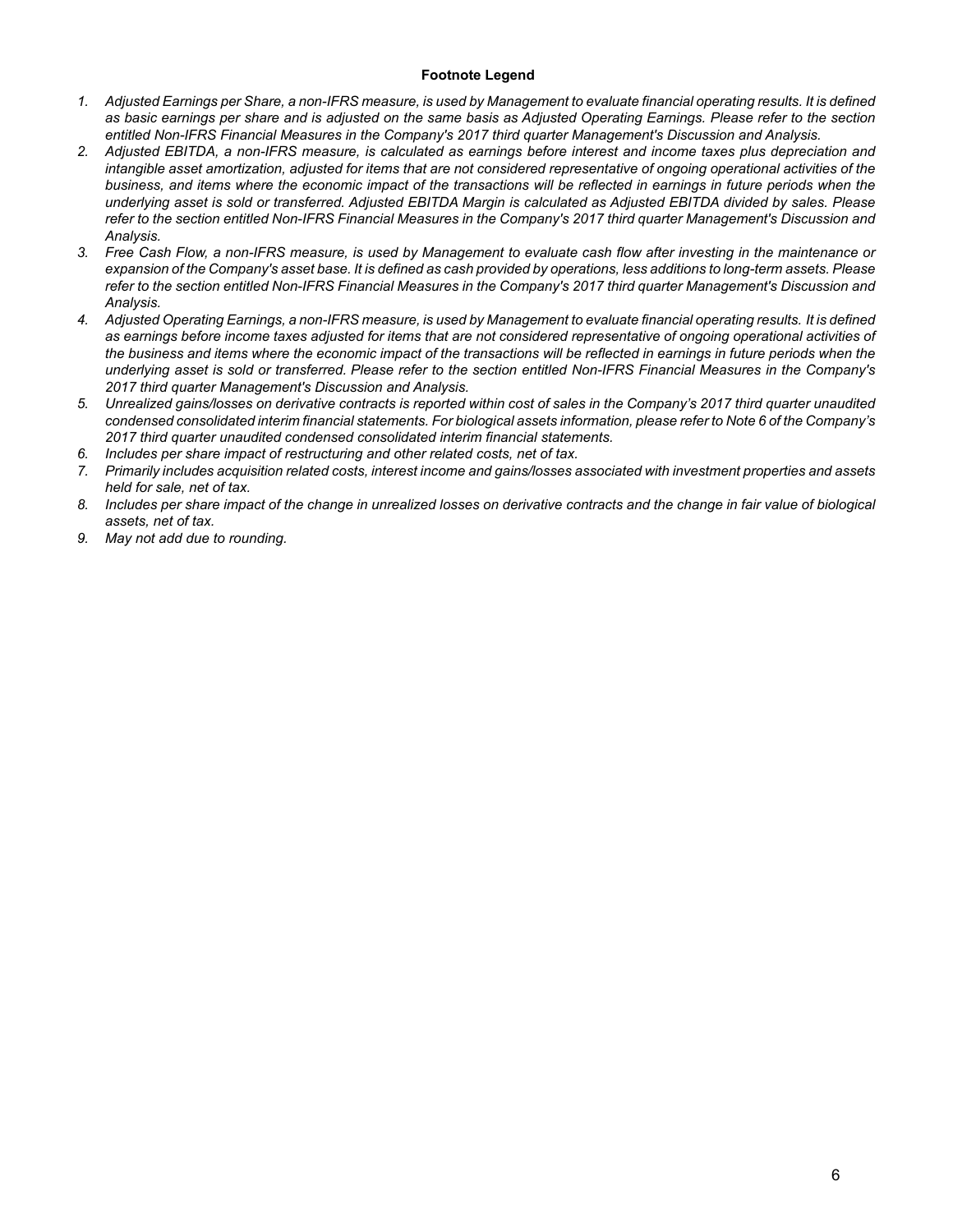## Consolidated Interim Balance Sheets

| (In thousands of Canadian dollars)            | As at September 30, | As at September 30, | As at December 31, |           |  |
|-----------------------------------------------|---------------------|---------------------|--------------------|-----------|--|
|                                               | 2017<br>(Unaudited) | 2016<br>(Unaudited) |                    | 2016      |  |
|                                               |                     | $(Restated)^{(i)}$  |                    |           |  |
| <b>ASSETS</b>                                 |                     |                     |                    |           |  |
| <b>Current assets</b>                         |                     |                     |                    |           |  |
| Cash and cash equivalents                     | \$<br>209,850       | \$<br>444,348       | \$                 | 403,621   |  |
| Accounts receivable                           | 131,394             | 120,666             |                    | 127,749   |  |
| Notes receivable                              | 29,008              | 33,842              |                    | 32,485    |  |
| Inventories                                   | 278,143             | 273,384             |                    | 261,719   |  |
| <b>Biological assets</b>                      | 86,083              | 65,242              |                    | 111,445   |  |
| Prepaid expenses and other assets             | 29,508              | 11,244              |                    | 30,372    |  |
| Assets held for sale                          |                     | 4,712               |                    | 4,837     |  |
|                                               | \$<br>763,986       | \$<br>953,438       | \$                 | 972,228   |  |
| Property and equipment                        | 1,091,581           | 1,080,696           |                    | 1,085,275 |  |
| Investment property                           | 1,901               | 2,063               |                    | 1,929     |  |
| Employee benefits                             | 15,609              |                     |                    | 10,311    |  |
| Other long-term assets                        | 5,749               | 7,200               |                    | 6,557     |  |
| Deferred tax asset                            |                     | 21,480              |                    |           |  |
| Goodwill                                      | 552,231             | 428,236             |                    | 428,236   |  |
| Intangible assets                             | 159,384             | 129,546             |                    | 128,085   |  |
| <b>Total assets</b>                           | \$<br>2,590,441     | \$<br>2,622,659     | \$                 | 2,632,621 |  |
|                                               |                     |                     |                    |           |  |
| <b>LIABILITIES AND EQUITY</b>                 |                     |                     |                    |           |  |
| <b>Current liabilities</b>                    |                     |                     |                    |           |  |
| Accounts payable and accruals                 | \$<br>288,813       | \$<br>268,030       | \$                 | 256,163   |  |
| Provisions                                    | 14,539              | 16,451              |                    | 11,889    |  |
| Current portion of long-term debt             | 794                 | 711                 |                    | 794       |  |
| Income taxes payable                          | 4,408               | 8,668               |                    | 9,544     |  |
| Other current liabilities                     | 29,908              | 8,140               |                    | 96,857    |  |
|                                               | \$<br>338,462       | \$<br>302,000       | \$                 | 375,247   |  |
| Long-term debt                                | 8,494               | 9,269               |                    | 9,119     |  |
| Employee benefits                             | 114,396             | 160,261             |                    | 108,730   |  |
| Provisions                                    | 11,337              | 13,003              |                    | 16,555    |  |
| Other long-term liabilities                   | 12,882              | 15,045              |                    | 12,654    |  |
| Deferred tax liability                        | 57,351              |                     |                    | 22,293    |  |
| <b>Total liabilities</b>                      | \$<br>542,922       | \$<br>499,578       | \$                 | 544,598   |  |
|                                               |                     |                     |                    |           |  |
| Shareholders' equity                          |                     |                     |                    |           |  |
| Share capital                                 | \$<br>841,020       | \$<br>884,431       | \$                 | 853,633   |  |
| Retained earnings                             | 1,233,903           | 1,229,297           |                    | 1,247,737 |  |
| Contributed surplus                           |                     | 19,855              |                    |           |  |
| Accumulated other comprehensive (loss) income | (6, 443)            | 4,647               |                    | 1,619     |  |
| Treasury stock                                | (20, 961)           | (15, 149)           |                    | (14, 966) |  |
| Total shareholders' equity                    | \$<br>2,047,519     | \$<br>2,123,081     | \$                 | 2,088,023 |  |
| Total liabilities and equity                  | \$<br>2,590,441     | \$<br>2,622,659     | \$                 | 2,632,621 |  |

*(i) Restated, see Note 2(d) of the Company's 2017 third quarter unaudited condensed consolidated interim financial statements.*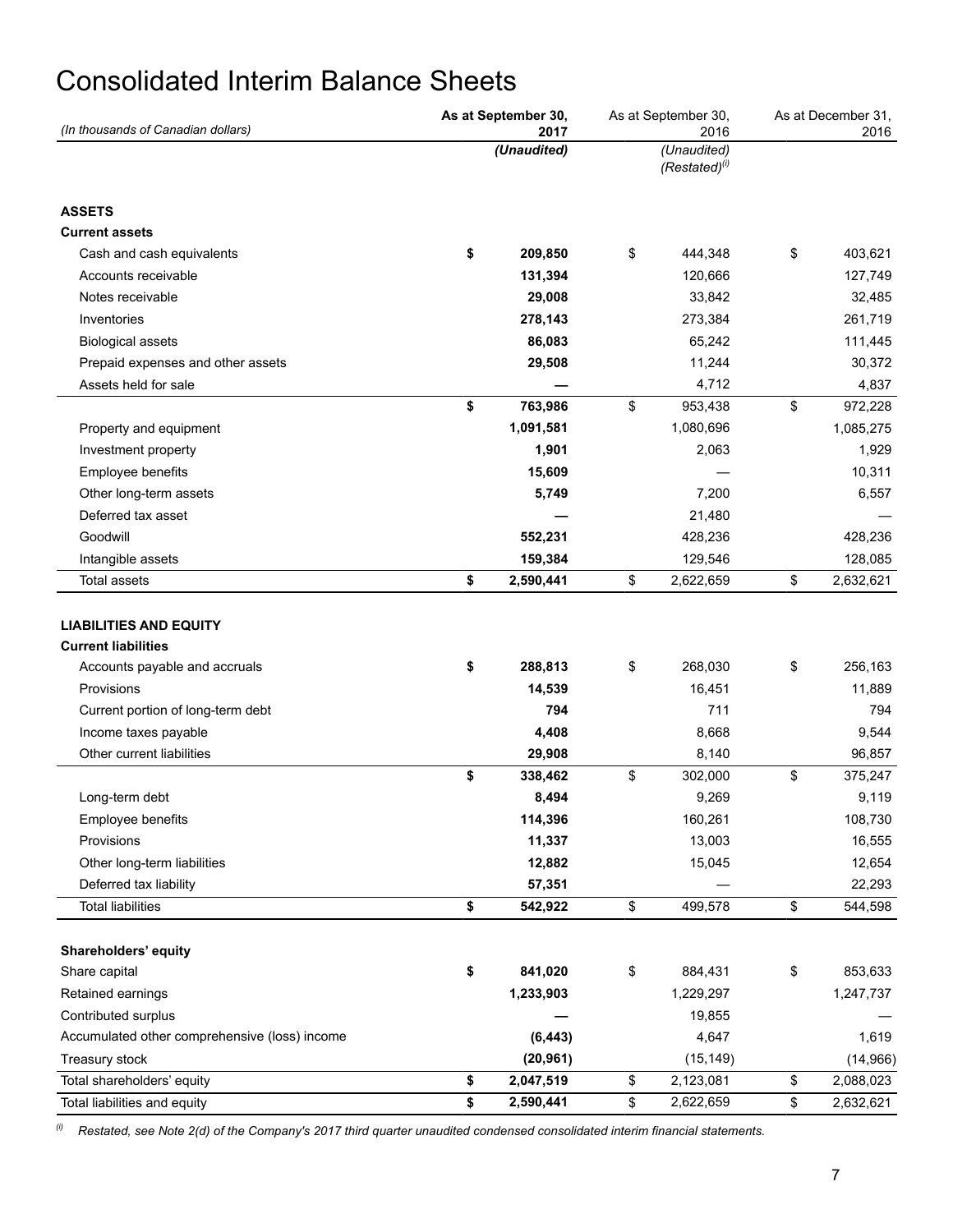# Consolidated Interim Statements of Net Earnings

| (In thousands of Canadian dollars, except share amounts) | Three months ended September 30, |               | Nine months ended September 30, |           |    |           |  |  |
|----------------------------------------------------------|----------------------------------|---------------|---------------------------------|-----------|----|-----------|--|--|
| (Unaudited)                                              | 2017                             | 2016          |                                 | 2017      |    | 2016      |  |  |
|                                                          |                                  |               |                                 |           |    |           |  |  |
| <b>Sales</b>                                             | \$<br>908,359                    | \$<br>852,099 | \$                              | 2,645,417 | \$ | 2,503,634 |  |  |
| Cost of goods sold                                       | 778,115                          | 731,110       |                                 | 2,233,799 |    | 2,117,504 |  |  |
| Gross margin                                             | \$<br>130,244                    | \$<br>120,989 | \$                              | 411,618   | \$ | 386,130   |  |  |
| Selling, general and administrative expenses             | 86,544                           | 78,644        |                                 | 256,487   |    | 235,391   |  |  |
| Earnings before the following:                           | \$<br>43,700                     | \$<br>42,345  | \$                              | 155,131   | \$ | 150,739   |  |  |
| Restructuring and other related costs                    | (5,627)                          | (542)         |                                 | (17, 103) |    | (2, 344)  |  |  |
| Other income (expense)                                   | 12,764                           | 4,621         |                                 | 8,928     |    | 1,429     |  |  |
| Earnings before interest and income taxes                | \$<br>50,837                     | \$<br>46,424  | \$                              | 146,956   | \$ | 149,824   |  |  |
| Interest expense and other financing costs               | 1,320                            | 2,819         |                                 | 3,892     |    | 5,136     |  |  |
| Earnings before income taxes                             | \$<br>49,517                     | \$<br>43,605  | \$                              | 143,064   | \$ | 144,688   |  |  |
| Income taxes                                             | 11,939                           | 11,777        |                                 | 38,039    |    | 39,210    |  |  |
| Net earnings                                             | \$<br>37,578                     | \$<br>31,828  | \$                              | 105,025   | \$ | 105,478   |  |  |
| Earnings per share:                                      |                                  |               |                                 |           |    |           |  |  |
| Basic earnings per share                                 | \$<br>0.29                       | \$<br>0.24    | \$                              | 0.81      | \$ | 0.78      |  |  |
| Diluted earnings per share                               | \$<br>0.29                       | \$<br>0.23    | \$                              | 0.79      | \$ | 0.76      |  |  |
| Weighted average number of shares (millions)             |                                  |               |                                 |           |    |           |  |  |
| Basic                                                    | 128.1                            | 134.3         |                                 | 129.2     |    | 134.4     |  |  |
| <b>Diluted</b>                                           | 131.4                            | 137.7         |                                 | 132.6     |    | 137.9     |  |  |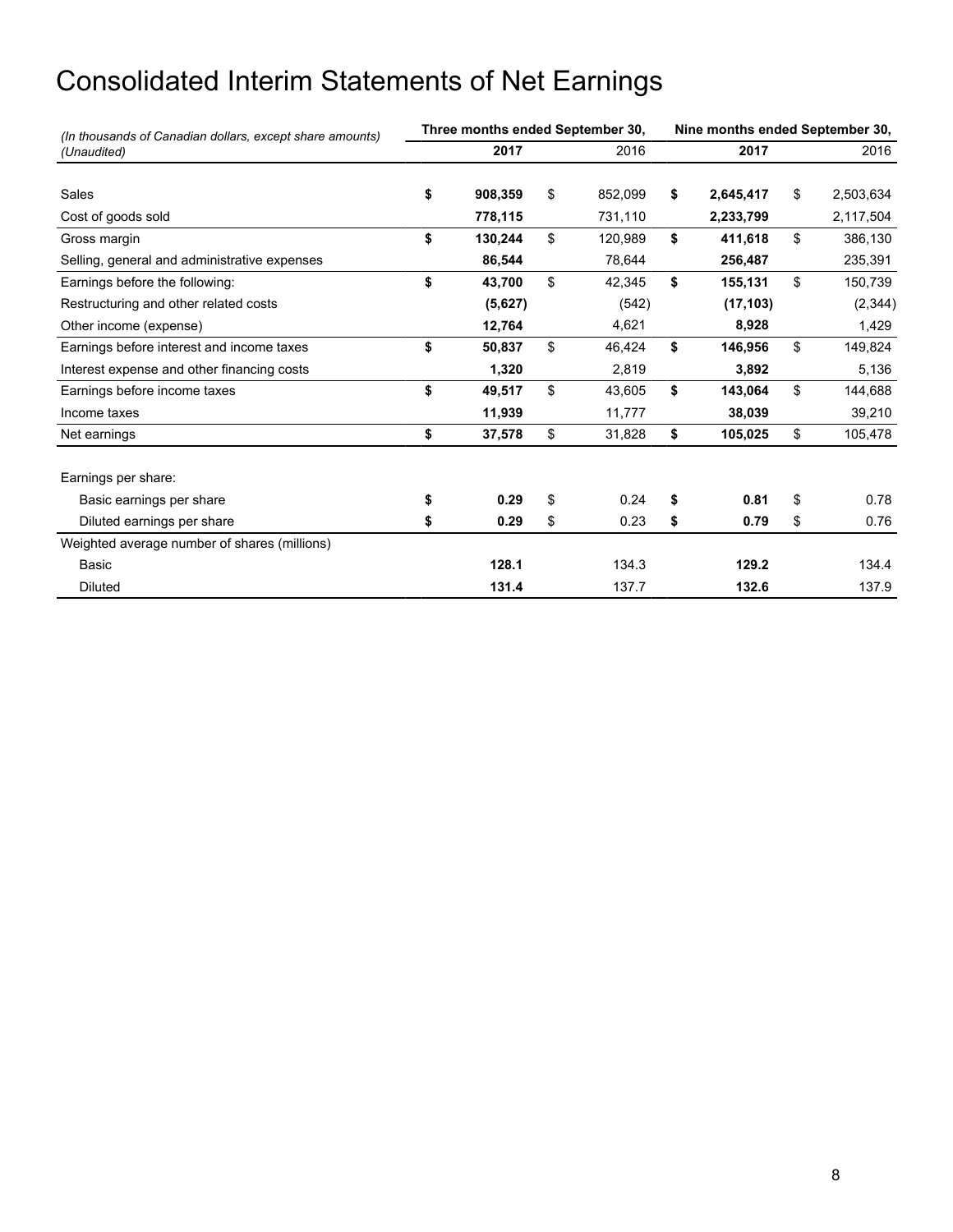## Consolidated Interim Statements of Other Comprehensive Income (Loss)

| (In thousands of Canadian dollars)                                                        |    | Three months ended September 30, |               | Nine months ended September 30, |           |    |          |  |  |
|-------------------------------------------------------------------------------------------|----|----------------------------------|---------------|---------------------------------|-----------|----|----------|--|--|
| (Unaudited)                                                                               |    | 2017                             | 2016          |                                 | 2017      |    | 2016     |  |  |
| Net earnings                                                                              | \$ | 37,578                           | \$<br>31,828  | \$                              | 105,025   | \$ | 105,478  |  |  |
| Other comprehensive income (loss)                                                         |    |                                  |               |                                 |           |    |          |  |  |
| Actuarial gains (losses) that will not be reclassified to profit<br>or loss               |    |                                  |               |                                 |           |    |          |  |  |
| (Net of tax of \$6.3 million and \$0.1 million, 2016: \$8.3<br>million and \$1.1 million) | S  | 17,952                           | \$<br>23,621  | \$                              | 391       | \$ | (3, 147) |  |  |
| Items that are or may be reclassified subsequently to profit<br>or loss:                  |    |                                  |               |                                 |           |    |          |  |  |
| Change in accumulated foreign currency translation<br>adjustment                          |    |                                  |               |                                 |           |    |          |  |  |
| (Net of tax of \$0.0 million, 2016: \$0.0 million)                                        | \$ | (7, 727)                         | \$<br>624     | \$                              | (14, 912) | \$ | 1,037    |  |  |
| Change in unrealized (losses) gains on cash flow hedges                                   |    |                                  |               |                                 |           |    |          |  |  |
| (Net of tax of \$0.2 million and \$2.4 million; 2016: \$1.2<br>million and \$1.4 million) |    | (508)                            | (3,309)       |                                 | 6,850     |    | 4,024    |  |  |
| Total items that are or may be reclassified subsequently to                               |    |                                  |               |                                 |           |    |          |  |  |
| profit or loss                                                                            | \$ | (8, 235)                         | \$<br>(2,685) | \$                              | (8,062)   | \$ | 5,061    |  |  |
| Total other comprehensive income (loss)                                                   | \$ | 9,717                            | \$<br>20,936  | \$                              | (7,671)   | \$ | 1,914    |  |  |
| Comprehensive income                                                                      | \$ | 47,295                           | \$<br>52,764  | \$                              | 97,354    | \$ | 107,392  |  |  |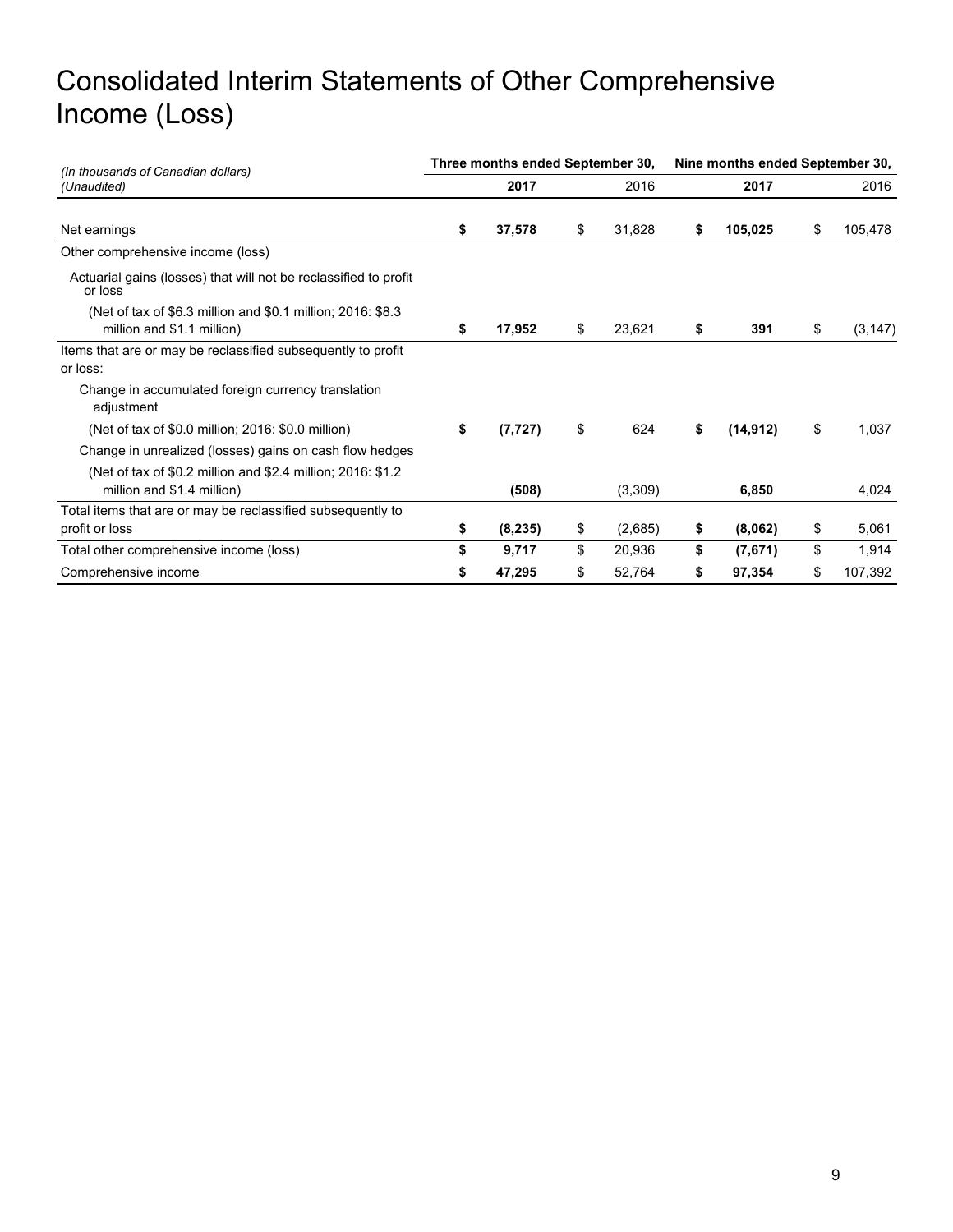### Consolidated Interim Statements of Changes in Total Equity

|                                                   |                         |    |                             |                               | <b>Accumulated other</b><br>comprehensive income<br>$(logs)$ <sup>(i)</sup> |                                                                    |   |                          |                         |
|---------------------------------------------------|-------------------------|----|-----------------------------|-------------------------------|-----------------------------------------------------------------------------|--------------------------------------------------------------------|---|--------------------------|-------------------------|
| (In thousands of Canadian dollars)<br>(Unaudited) | <b>Share</b><br>capital |    | <b>Retained</b><br>earnings | <b>Contributed</b><br>surplus | Foreign<br>currency<br>translation<br>adjustment                            | <b>Unrealized</b><br>gains and<br>losses on<br>cash flow<br>hedges |   | <b>Treasury</b><br>stock | Total<br>equity         |
| Balance as at December 31, 2016                   | $$853,633$ \$           |    | 1,247,737 \$                |                               | $2,116$ \$<br>\$                                                            | $(497)$ \$                                                         |   | $(14,966)$ \$            | 2,088,023               |
| Net earnings                                      |                         |    | 105,025                     |                               |                                                                             |                                                                    |   |                          | 105,025                 |
| Other comprehensive income (loss) $(0)$           |                         |    | 391                         |                               | (14, 912)                                                                   | 6,850                                                              |   |                          | (7,671)                 |
| Dividends declared (\$0.33 per share)             |                         |    | (42, 677)                   |                               |                                                                             |                                                                    |   |                          | (42, 677)               |
| Share-based compensation expense                  |                         |    |                             | 16,508                        |                                                                             |                                                                    |   |                          | 16,508                  |
| Deferred taxes on share-based compensation        |                         |    |                             | 3,750                         |                                                                             |                                                                    |   |                          | 3,750                   |
| Repurchase of shares                              | (18, 543)               |    | (47, 755)                   | (20, 258)                     |                                                                             |                                                                    |   |                          | (86, 556)               |
| Exercise of stock options                         | 5,930                   |    |                             |                               |                                                                             |                                                                    |   |                          | 5,930                   |
| Settlement of share-based compensation            |                         |    | (28, 818)                   |                               |                                                                             |                                                                    |   | 16,005                   | (12, 813)               |
| Shares purchased by RSU trust                     |                         |    |                             |                               |                                                                             |                                                                    |   | (22,000)                 | (22,000)                |
| Balance as at September 30, 2017                  | \$841,020               | s. | 1,233,903 \$                |                               | (12,796) \$<br>\$                                                           | 6,353                                                              | S |                          | $(20,961)$ \$ 2,047,519 |

|                                                   |                  |                      |                        | Accumulated other<br>comprehensive income<br>$(logs)$ <sup>(i)</sup> |                                      |          |           |                          |
|---------------------------------------------------|------------------|----------------------|------------------------|----------------------------------------------------------------------|--------------------------------------|----------|-----------|--------------------------|
|                                                   |                  |                      |                        | Foreign<br>currency                                                  | Unrealized<br>gains and<br>losses on |          |           |                          |
| (In thousands of Canadian dollars)<br>(Unaudited) | Share<br>capital | Retained<br>earnings | Contributed<br>surplus | translation<br>adjustment                                            | cash flow<br>hedges                  | Treasury | stock     | Total<br>equity          |
| Balance as at December 31, 2015 <sup>(iii)</sup>  | \$882,770 \$     | 1,161,047 \$         |                        | \$<br>$2,506$ \$                                                     | $(2,920)$ \$                         |          |           | $(2,086)$ \$ 2,041,317   |
| Net earnings                                      |                  | 105,478              |                        |                                                                      |                                      |          |           | 105,478                  |
| Other comprehensive income (loss) <sup>(ii)</sup> |                  | (3, 147)             |                        | 1,037                                                                | 4,024                                |          |           | 1,914                    |
| Dividends declared (\$0.27 per share)             |                  | (36, 381)            |                        |                                                                      |                                      |          |           | (36, 381)                |
| Share-based compensation expense                  |                  |                      | 19,059                 |                                                                      |                                      |          |           | 19,059                   |
| Deferred taxes on share-based compensation        |                  |                      | 2,800                  |                                                                      |                                      |          |           | 2,800                    |
| Repurchase of shares                              |                  | 2,300                | (1,648)                |                                                                      |                                      |          |           | 652                      |
| Exercise of stock options                         | 1,661            |                      |                        |                                                                      |                                      |          |           | 1,661                    |
| Settlement of share-based compensation            |                  |                      | (356)                  |                                                                      |                                      |          | 38        | (318)                    |
| Shares purchased by RSU trust                     |                  |                      |                        |                                                                      |                                      |          | (13, 101) | (13, 101)                |
| Balance at September 30, 2016 <sup>(iii)</sup>    | \$884,431        | \$<br>1,229,297 \$   | 19,855 \$              | $3,543$ \$                                                           | 1,104                                | -\$      |           | $(15, 149)$ \$ 2,123,081 |

*(i) Items that are or may be subsequently reclassified to profit or loss.* 

*(ii) Included in other comprehensive income (loss) is the change in actuarial gains and losses that will not be reclassified to profit or loss and has been reclassified to retained earnings.* 

*(iii) Restated, see Note 2(d) of the Company's 2017 third quarter unaudited condensed consolidated interim financial statements.*